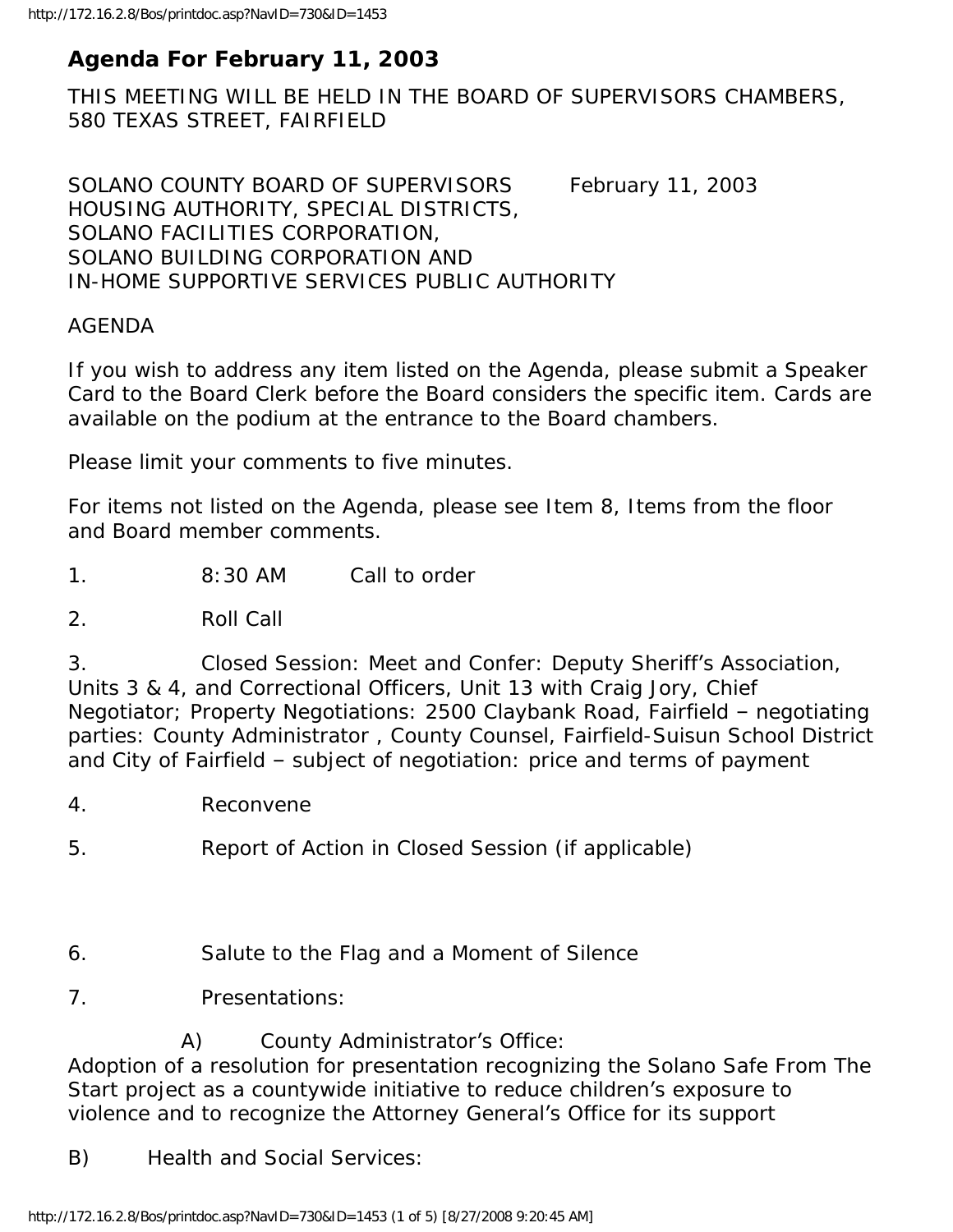Approval of a resolution and plaque for presentation to Claudia Burnett, Nutrition Services Manager, for 19 years of service to Solano County (Resides out of County)

8. Items from the floor and Board member comments

This is your opportunity to address the Board on a matter not listed on the Agenda, but it must be within the subject matter jurisdiction of the Board. Please submit a Speaker Card before the first speaker is called and limit your comments to five minutes.

- 9. Additions to or Deletions from the Agenda
- 10. Approval of the Agenda
- 11. Public Comment on Consent Calendar

Each speaker shall have 5 minutes to address any or all items on the Consent Calendar.

12. Approval of Consent Calendar

The Board considers all matters listed under the Consent Calendar to be routine and will adopt them in one motion. There will be no discussion on these items before the Board votes on the motion unless Board members request specific items be discussed and/or removed from the Consent Calendar.

CONSENT CALENDAR

GENERAL GOVERNMENT

13. Clerk of the Board of Supervisors:

Approval of Minutes:

Board of Supervisors Special Meeting January 21, 2003

14. County Administrator's Office:

Authorize the County Administrator to implement expanded hours of operation for County departments to provide higher levels of service to users of County services

15. Chief Information Officer:

Receive a report on the Information Systems Department Request for Proposals for an implementation partner to upgrade the PeopleSoft Human Resources Management System to Version 8; approve the selection of A.G. Consulting as the implementation partner; authorize the County Administrator to execute a contract in the amount of \$355,870 with A.G. Consulting and to execute any amendments to the contract provided they do not exceed 10% of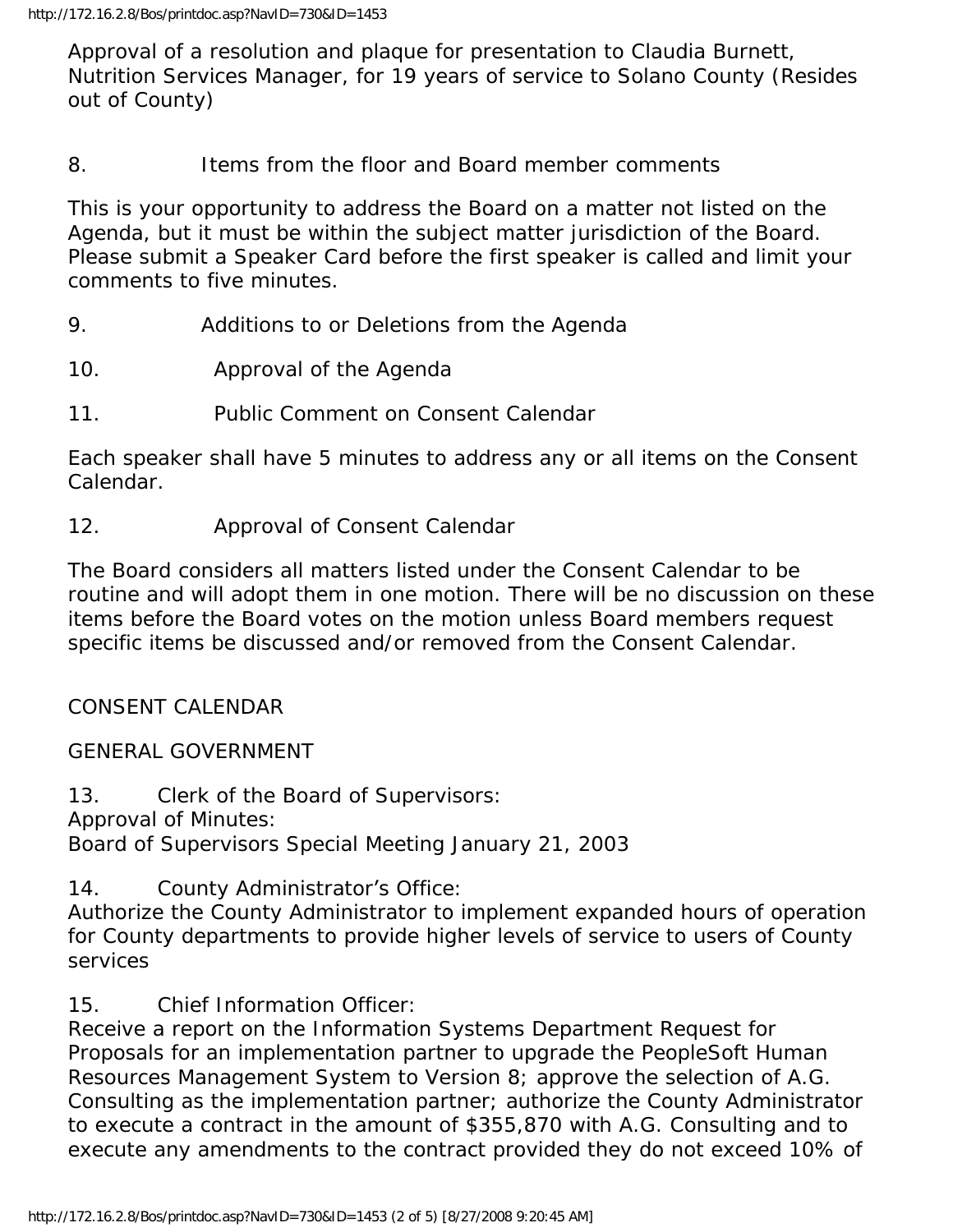the original contract

## HEALTH AND SOCIAL SERVICES

16. Health and Social Services:

A) Approval of a grant application to the Substance Abuse and Mental Health Services Administration (SAMHSA) for grant funding in the amount of \$1,499,244 for a three-year period to provide residential and outpatient drug treatment to Latino adults in Solano County (no County match required) B) Approval of an agreement with the Benicia Community Action Council in the amount of \$108,000 to provide funds for the Second Chance Rental Assistance program for the period of January 15, 2003 to June 30, 2003 C) Approval of various contracts; amendments to contracts and appropriation transfers as outlined in the report (4/5's vote required) (contracts on file with the Clerk)

#### CRIMINAL JUSTICE

## 17. Probation:

Approval of release of responsibility for unaccounted controlled assets as of June 30, 2002 with a current book value of \$1,657

#### LAND USE/TRANSPORTATION:

18. Environmental Management:

Approval of Amendment #2 to the Professional Services Agreement with Jack Harrison of Harrison and Associates for the Tri-City and County Cooperative Planning Group's Open Space Coordinator Position, extending the agreement six months from January 31, 2003 to August 1, 2003 and increase the contract by an amount not to exceed 33,000; approval of a \$5,000 County contribution toward the docent lead public access program for the Tri-City and County Open Space Project area

OTHER: None

SPECIAL DISTRICTS GOVERNED BY THE BOARD OF SUPERVISORS: None

## SCHEDULED CALENDAR

19. Rescheduled Consent Items: (Items pulled from Consent Calendar above)

- A) E)  $(B)$  F)
- $(C)$   $(G)$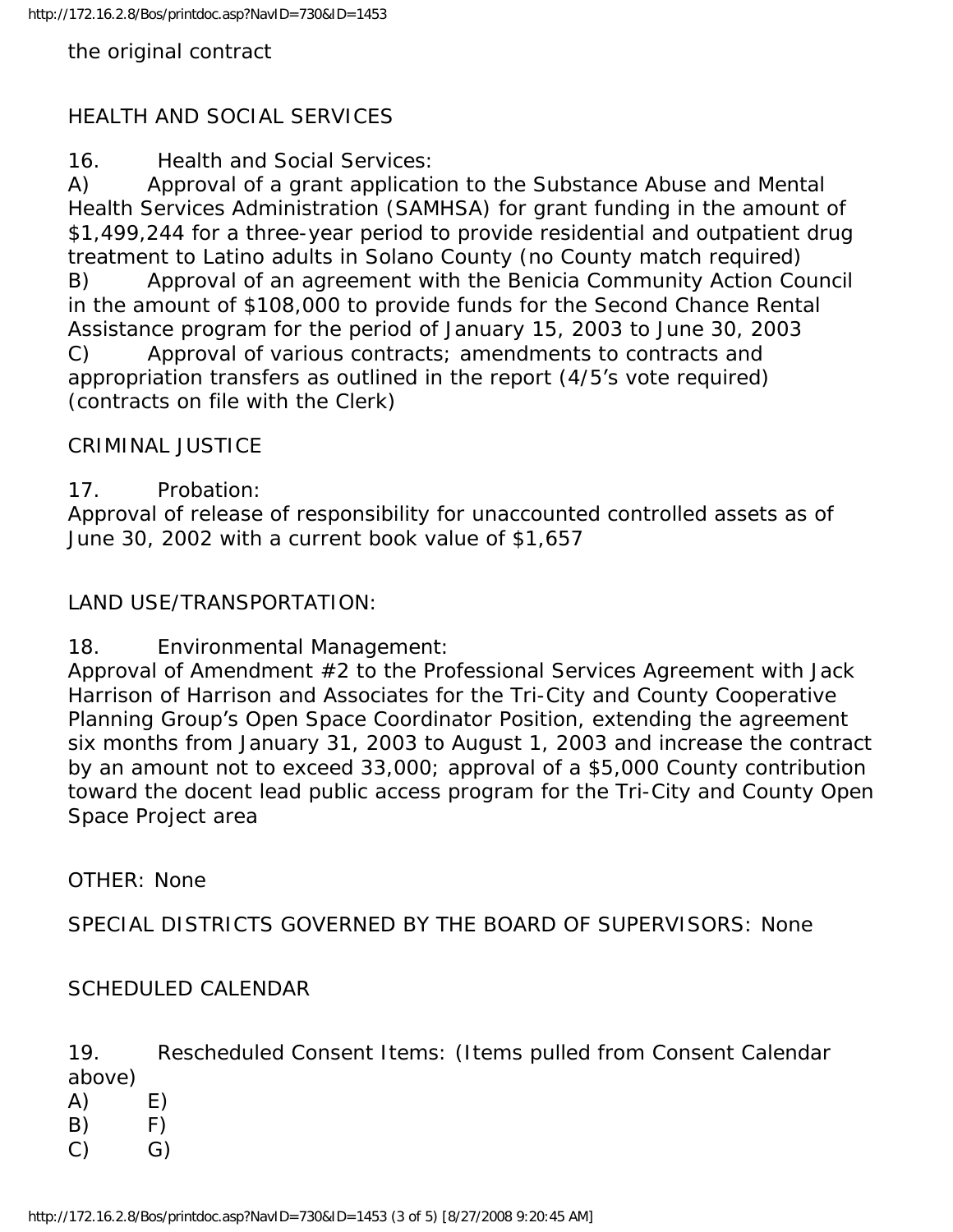D) H)

GENERAL GOVERNMENT: None

HEALTH AND SOCIAL SERVICES: None

CRIMINAL JUSTICE:

20. Fouts Springs Youth Facility:

Consider authorization to implement temporary workforce reductions during population declines; approval for Human Resources to enter into negotiations with SEIU Local 1280 to develop an agreement to provide for criteria for future furlough of staff

## LAND USE/TRANSPORTATION

21. Environmental Management:

Conduct a continued noticed/published hearing to consider approval of Rezoning Petition Z-03-01 to rezone 2.5 acres from A-20, Exclusive Agriculture, to RR-2.5, Rural Residential, on property located at 4724 Green Valley Lane; adopt a Mitigated Negative Declaration of Environmental Impact; adopt a proposed Ordinance approving Rezoning Petition No. Z-03-01 rezoning the westerly 2.5 acres of a 61.3 acre parcel from A-20, Exclusive Agriculture, to RR-2.5, Rural Residential (waive reading of the proposed ordinance by majority vote) (continued from January 7, 2003)

OTHER: None

MISCELLANEOUS ITEMS

22. Appointments/Resignations to Boards and Commissions:

A) Board of Supervisors:

 Appointment of Scott de Bie and Dana Foss to the Silveyville Cemetery District; reappointment of James Bounds to the Silveyville Cemetery **District** 

B) Health and Social Services:

Reappointment of Lovella Christopher-Smith to the Solano County Local Mental Health Board

C) Health and Social Services:

 Appointment of Helen Estes, Pete Sanchez, Harold Hill, and Katie Ricklefs to the Tobacco Master Settlement Agreement (MSA) Advisory Committee

23. Adjourn: